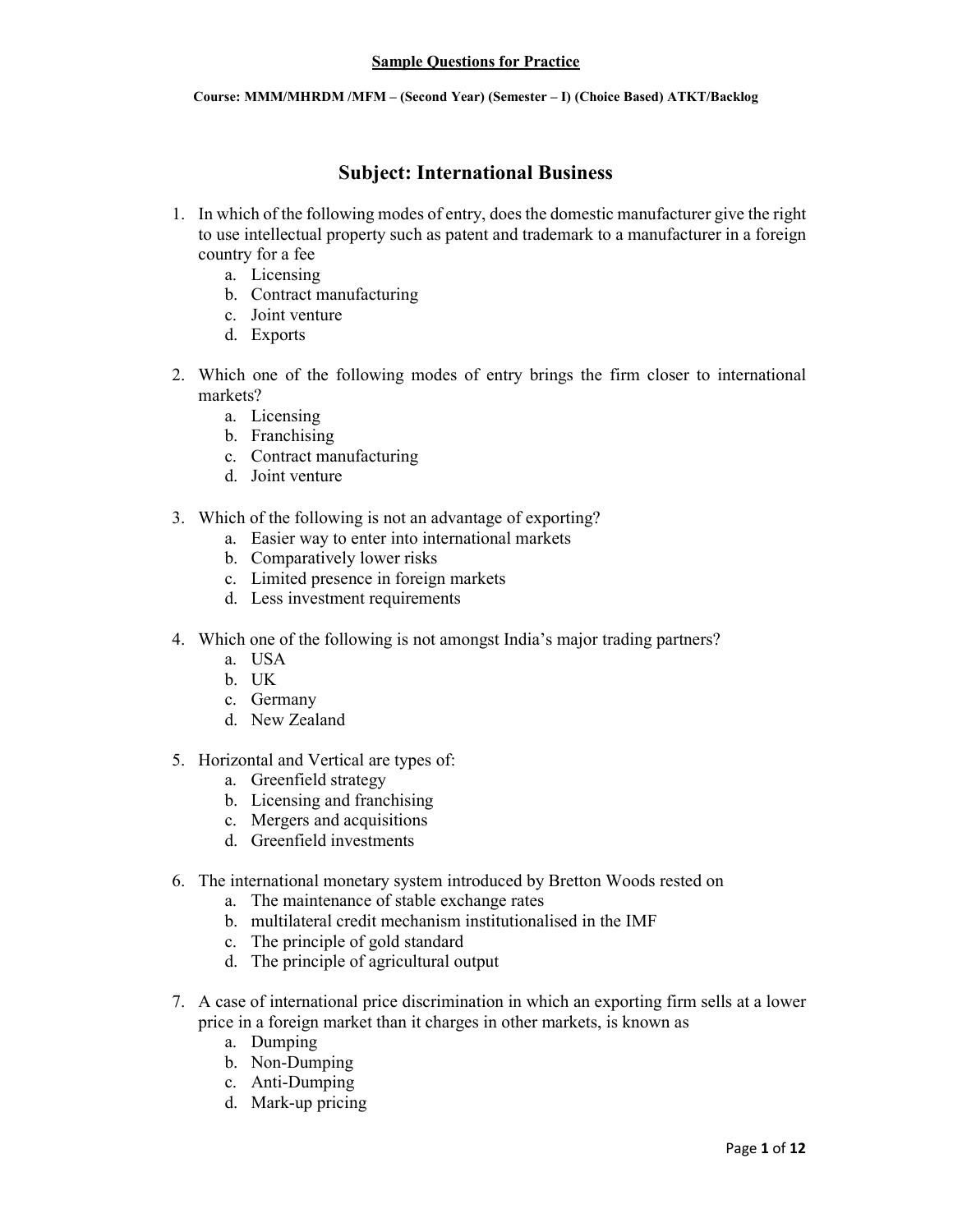#### Course: MMM/MHRDM /MFM - (Second Year) (Semester - I) (Choice Based) ATKT/Backlog

- 8. NAFTA is an example of:
	- a. Common Market
	- b. Customs Union
	- c. Economic Community
	- d. Free Trade Area
- 9. Which of the following is not the objective of the IMF?
	- a. To promote international monetary cooperation
	- b. To ensure balanced international trade
	- c. To ensure exchange rate stability
	- d. To provide loan to private sector
- 10. The cultural environment of a country is best defined by which of the following characteristics<sup>.</sup>
	- a. Production process and standards of measurement.
	- b. Economic community membership.
	- c. Values, attitudes, heroes, myths and beliefs.
	- d. Standard of living and stage of economic development.
- 11. Pepsi International supplies rice to South Africa from India. From South Africa, it procures the steel equivalent of the rice provided and supplies it to Ghana. From Ghana, it procures coffee and cocoa equivalent to the steel imports and sells them to Canada. Canada has sufficient foreign exchange reserves to pay for them.

The above transactions are an example of:

- a. Contract Management
- b. Counter Purchase
- c. Contract Manufacturing
- d. Contract Marketing
- 12. Hofstede's dimensions of culture were based on a study at:
	- a. Google
	- b. Pepsi
	- c. Intel
	- d. IBM
- 13. Which of the following is a case of 'International Exports'?
	- a. Wal-Mart decides to expand to India and purchases a large plot of land in Noida for its first store
	- b. Star Fisheries of India ships 20 truckloads of seafood to the USA
	- c. Bank of Baroda sends \$30 million dollars to its subsidiary in Kenya
	- d. Nissan Automobiles, Japan starts a production unit in Chennai, India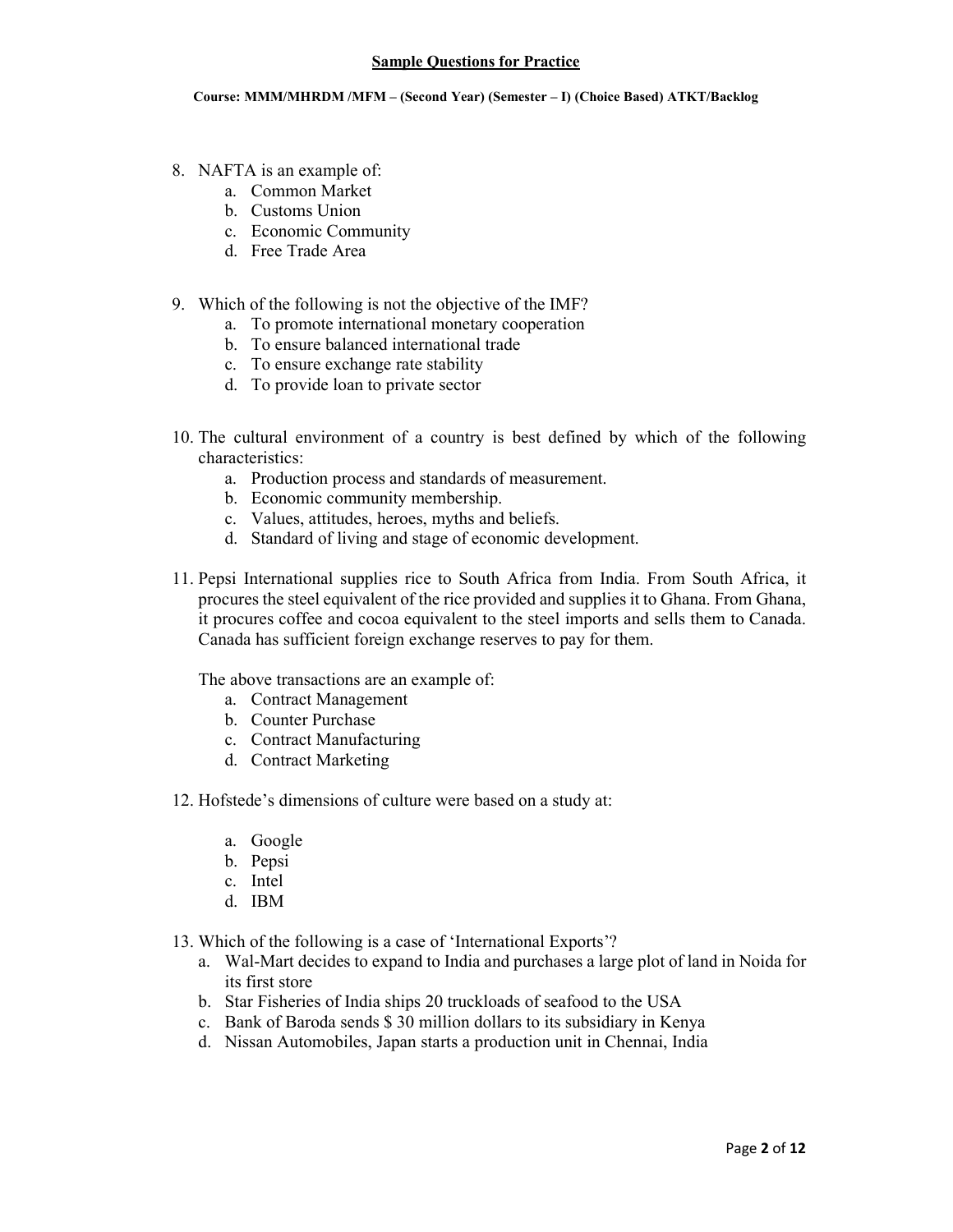- 14. One of the following lists the global market entry modes from Lowest Level of Risk/Commitment to the Highest Level of Risk/Commitment. Identify that list from the options given below:
	- a. Acquisition Joint Venture Licensing Exporting
	- b. Exporting Licensing Joint Venture Acquisition
	- c. Joint Venture Licensing Exporting Acquisition
	- d. Exporting Acquisition Joint Venture Licensing
- 15. Which one of the following modes of entry permits greatest degree of control over overseas operations?
	- a. Contract manufacturing
	- b. Licensing/Franchising
	- c. Wholly owned subsidiary
	- d. Joint venture
- 16. The cultural environment of a country is best defined by which of the following characteristics:
	- a. Production process and standards of measurement.
	- b. Economic community membership.
	- c. Values, attitudes, heroes, myths and beliefs.
	- d. Standard of living and stage of economic development.
- 17. Hofstede argues that:
	- a. International firms can easily transfer their ways of working from one country to another
	- b. Business does not need to take into account the norms and values of the countries where they operate
	- c. Each country has a single culture
	- d. National Culture is more influential than Organizational Culture
- 18. Raymond Vernon's International Product Life Cycle theory:
	- a. shows why the United States, surprisingly, exports relatively more laborintensive goods and imports capital-intensive goods
	- b. helps explain the movement from absolute advantage to comparative advantage
	- c. helps explain why a product that begins as a nation's export often ends up becoming an import
	- d. extends the concept of comparative advantage by bringing into consideration the endowment and cost of factors of production
- 19. What one of the following is not the advantage of MNCs to the host country
	- a Increase in social activities
	- b. Increase in economic activities
	- c Utilisation of natural resources
	- $d$  R&D efforts enhanced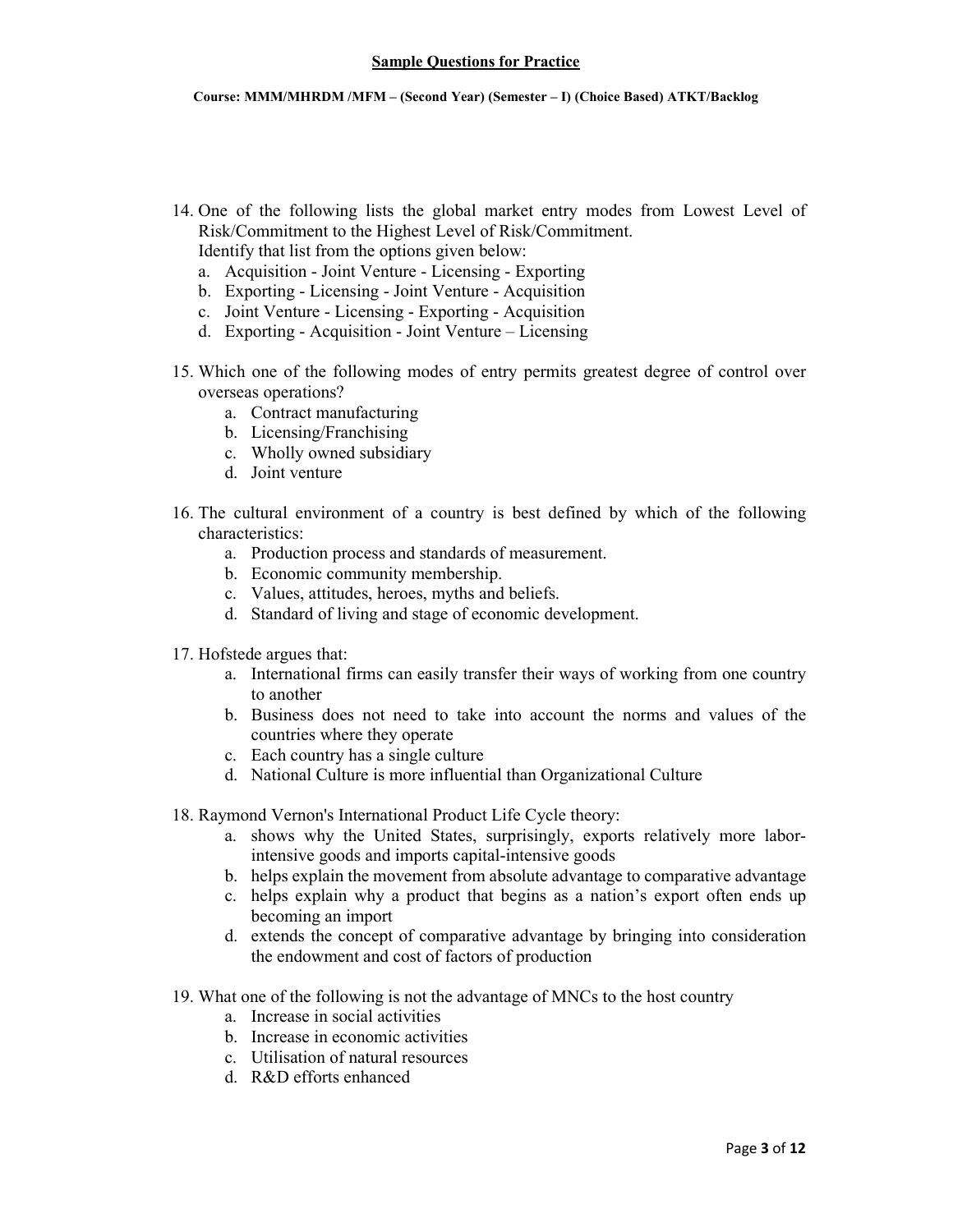- 20. Which Ministry entrusted with formulating and implementing the 'Foreign Trade Policy' and responsibilities relating to multilateral and bilateral commercial relations, export promotion measures, and development and regulation of certain export-oriented industries and commodities of India? Who is the head of that ministry?
	- a. Ministry of Corporate Affairs Mr. Amit Shah
	- b. Ministry of External Affairs Mr. Jaishankar
	- c. Ministry of Commerce & Industry Mr. Piyush Goyal
	- d. Ministry of Overseas Indian Affairs Ms. Nirmala Sitharaman
- 21. *Example 01:* Saudi Arabia agreed to buy Ten 747 jets from Boeing with payment in crude oil, discounted at 10 percent below posted world oil prices. *Example 02:* General Electric won a contract for a \$150-million electric-generator project in Romania by agreeing to market \$150 million of Romanian products in markets to which Romania did not have access

The above cases are examples of:

- a. Contract Manufacturing
- b. Foreign Direct Investment
- c. Counter Trade
- d. Management Contracts
- 22. Out of the following, one is not related with WTO:
	- a. TRIPS
	- b. Ministerial Conference
	- c. TRIMS
	- d. TRAI
- 23. Which of the following does not belong to the World Bank group?
	- a. IBRD
	- b. IDA
	- c. MIGA
	- d. IMF
- 24. TRIPS is one of the WTO agreements that deal with
	- a. Trade in agriculture resources
	- b. Trade in International products and services
	- c. Trade Related Investment Measures for Profits
	- d. Trade-Related Aspects of Intellectual Property Rights
- 25. When did the government started to remove the barriers on foreign trade and foreign investment in India?
	- a. 1990
	- h 1991
	- c. 1992
	- d. 1993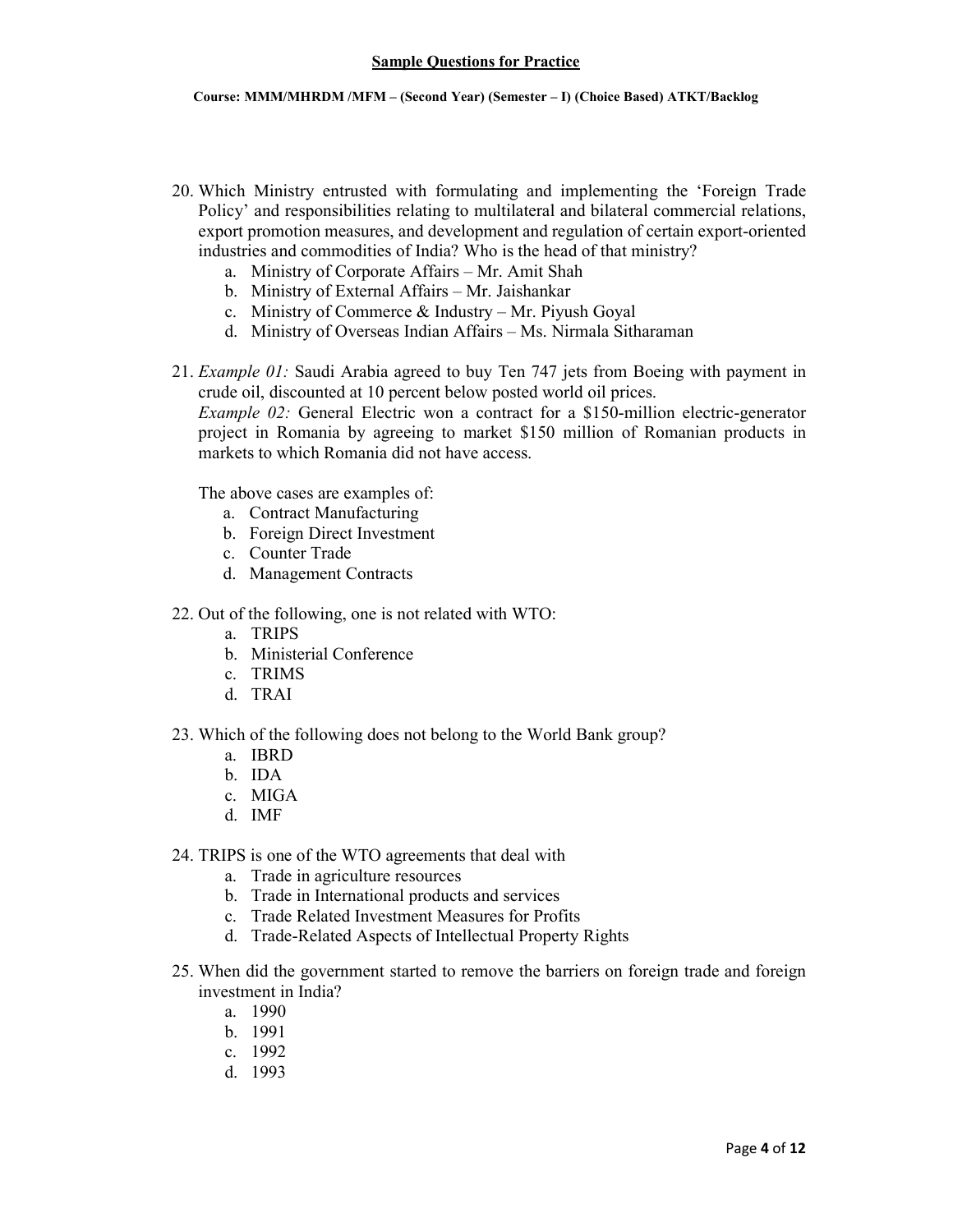# **Subject: Management Information System**

## 1. Strategic information is

- a. Required for planning and adopting new technologies involves long term planning
- b. Generally obtained from the records of the day-to-day activities in an organisation
- c. Information obtained from external sources has deep impact on the tactical information
- d. Making control decisions in an organisation and is used for middle term planning
- 2. Wrong information given to management would result in wrong decisions.
	- a. Timeliness
	- b. Relevance
	- c. Adequacy
	- d. Accuracy
- 3. Relevance of an information is
	- a. Lack of information leads to the crisis of information and overload of information create chaos in the Information System.
	- b. Representation of accurate information aids the management to take right decisions on right time leading to the success of an organisation
	- c. Data if complete is always a relevant
	- d. Data is in relations to the subject and time concerned
- 4. This attribute ensures that the information presented to the management does not require further analysis of the information on the part of management.
	- a. Completeness
	- **b** Relevance
	- c. Explicitness
	- d. Adequacy
	- 5. The management to keep a check on the operations and people involved in operations to avoid any wastage of resources and helps in utilizing the resources efficiently and effectively. What controls will be involved
		- a. Management Control
		- b. Strategic Control
		- c. Strategic Planning
		- d. Operational Control
	- 6. These help in policy formulation to clear the goals of organisation...
		- Management Control a.
		- **Operational Control**  $h$
		- $c_{\cdot}$ **Strategic Planning**
		- **Strategic Control**  $d_{-}$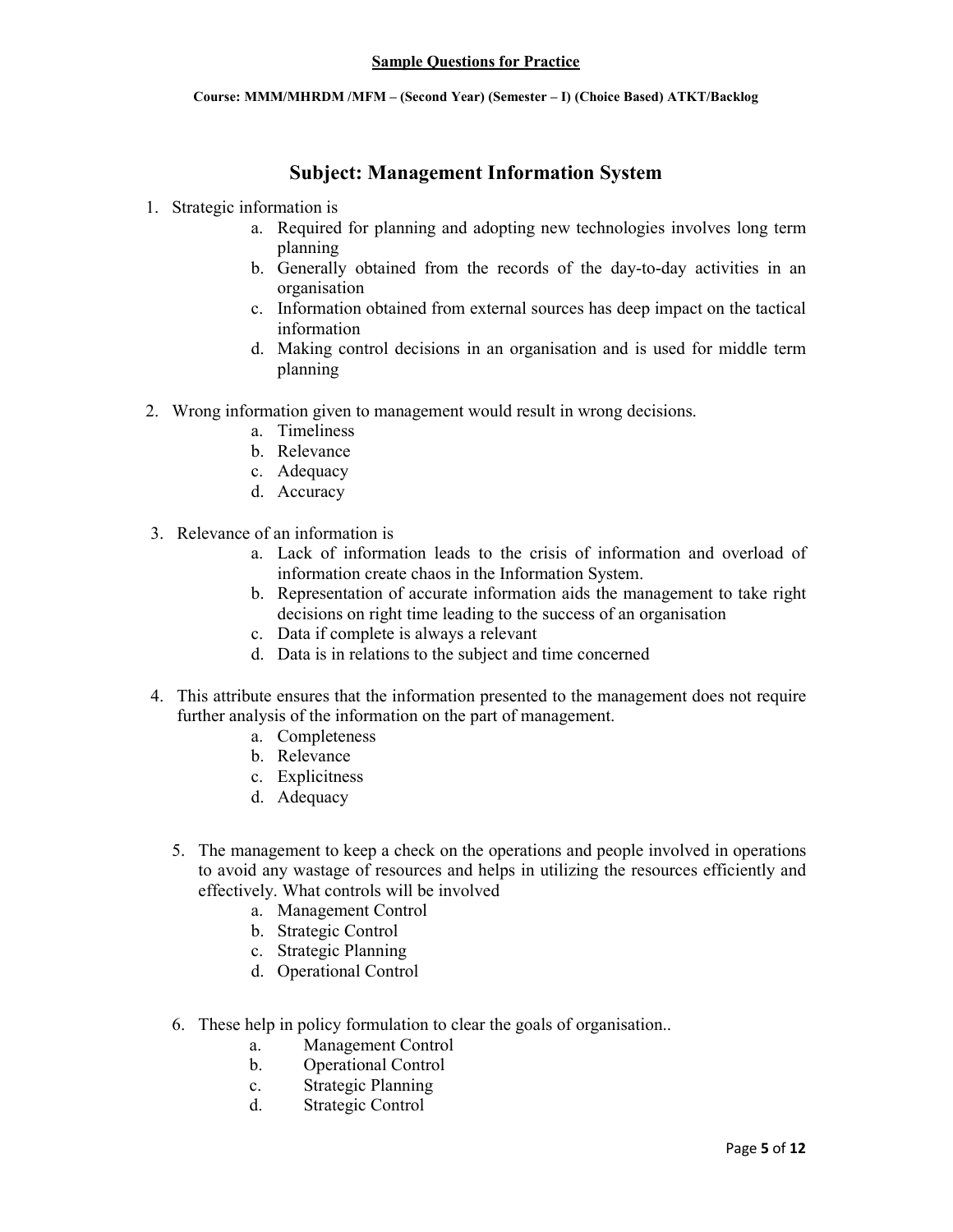Course: MMM/MHRDM /MFM - (Second Year) (Semester - I) (Choice Based) ATKT/Backlog

- 7. These are performed by the people at middle management
	- Operational Control a.
	- **Management Control**  $\mathbf{b}$ .
	- $\mathbf{c}$ . **Strategic Planning**
	- $d_{\cdot}$ **Strategic Control**

## 8. Full utilization of resource without wastages can be achieved by

- **Transactional Processing System** a.
- **Management Control**  $\mathbf{b}$ .
- **Strategic Planning**  $c_{\cdot}$
- d. **Operational Control**
- 9. Companies aim to carry out these activities quickly, systematically and efficiently
	- **Management Control** a.
	- **Transactional Processing System**  $b<sub>1</sub>$
	- **Strategic Planning**  $\mathbf{c}$ .
	- $d$ . **Operational Control**
- 10. This has replaced manual procedures with computer-based procedures to perform well structured routine tasks
	- Management Control  $a_{-}$
	- **Strategic Planning**  $b<sub>1</sub>$
	- **Operational Control**  $\mathbf{c}$ .
	- **Transactional Processing System**  $d_{-}$
- 11. A uniform strategy can be easily be established and maintained in
	- Traditional way of doing business  $a_{-}$
	- By payment through internet  $b<sub>1</sub>$
	- Buying in a wholesale market  $\mathbf{c}$ .
	- Buying through e-commerce  $d_{-}$
- 12. Lack of touch or feel of products is a disadvantage pertaining to
	- Non-technical aspect of E-commerce  $a$
	- Technical aspect of E-commerce  $\mathbf{b}$ .
	- Strategic aspect of E-commerce  $\mathbf{c}$ .
	- Commercial aspect of E-commerce  $d_{\cdot}$
- 13. Which of the following is not a feature of ERP
	- a. Seamless integration
	- Isolated Management Information  $<sub>b</sub>$ </sub>
	- **Resource Management**  $c_{\cdot}$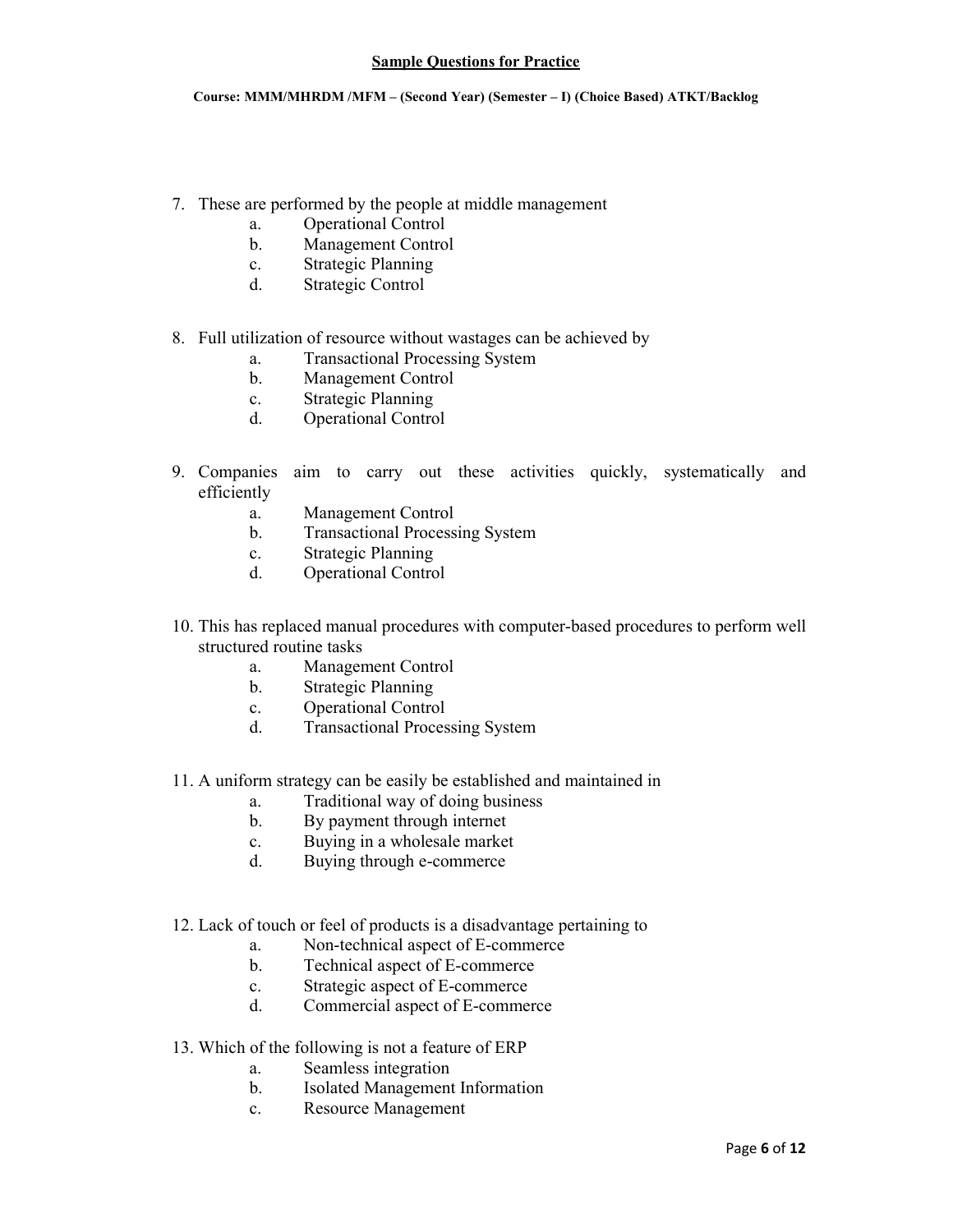- $d_{\cdot}$ Integrate Data Model
- 14. The "know-what" type of knowledge is
	- **Tacit Knowledge** a.
	- Hybrid Knowledge  $b<sub>1</sub>$
	- **Explicit Knowledge**  $\mathbf{c}$ .
	- $\mathbf d$ **Embedded Knowledge**
- 15. Eliminates excess and waste, frees up valuable real estate for other important purposes, and minimizes related storage costs
	- Order Management a.
	- **Inventory Management**  $b<sub>1</sub>$
	- Forecasting and Planning  $\mathbf{c}$
	- Return Management  $d_{-}$
- 16. Eliminate manufacturing over-runs, and prevent the need to store excess finished goods, or slash prices to move products off of warehouse shelves
	- Order Management  $a$
	- **Inventory Management**  $b<sub>1</sub>$
	- Forecasting and Planning  $\mathbf{c}$ .
	- Return Management d.
- 17. Reduce total number of transactions required to provide product assortment when using SCM
	- **Inventory Economy**  $a.$
	- Order Management  $b<sub>1</sub>$
	- **Financial Management**  $\mathbf{c}$ .
	- $\mathbf d$ **Channel Management**
- 18. These set of people who use the information system or the information generated by the system are referred to as
	- a. End Users
	- b. IS Specialists
	- c. System Analysts
	- d. Developers
- 19. Software package that combines data and processes of an organization. It uses multiple components of computer software and hardware to achieve the integration.
	- a. Enterprise Resource Planning
	- b. Customer Relationship Management
	- c. Supply Chain Management
	- d. Knowledge Management
- 20. Enable organizations to manage their customers through the introduction of reliable systems, processes and procedures.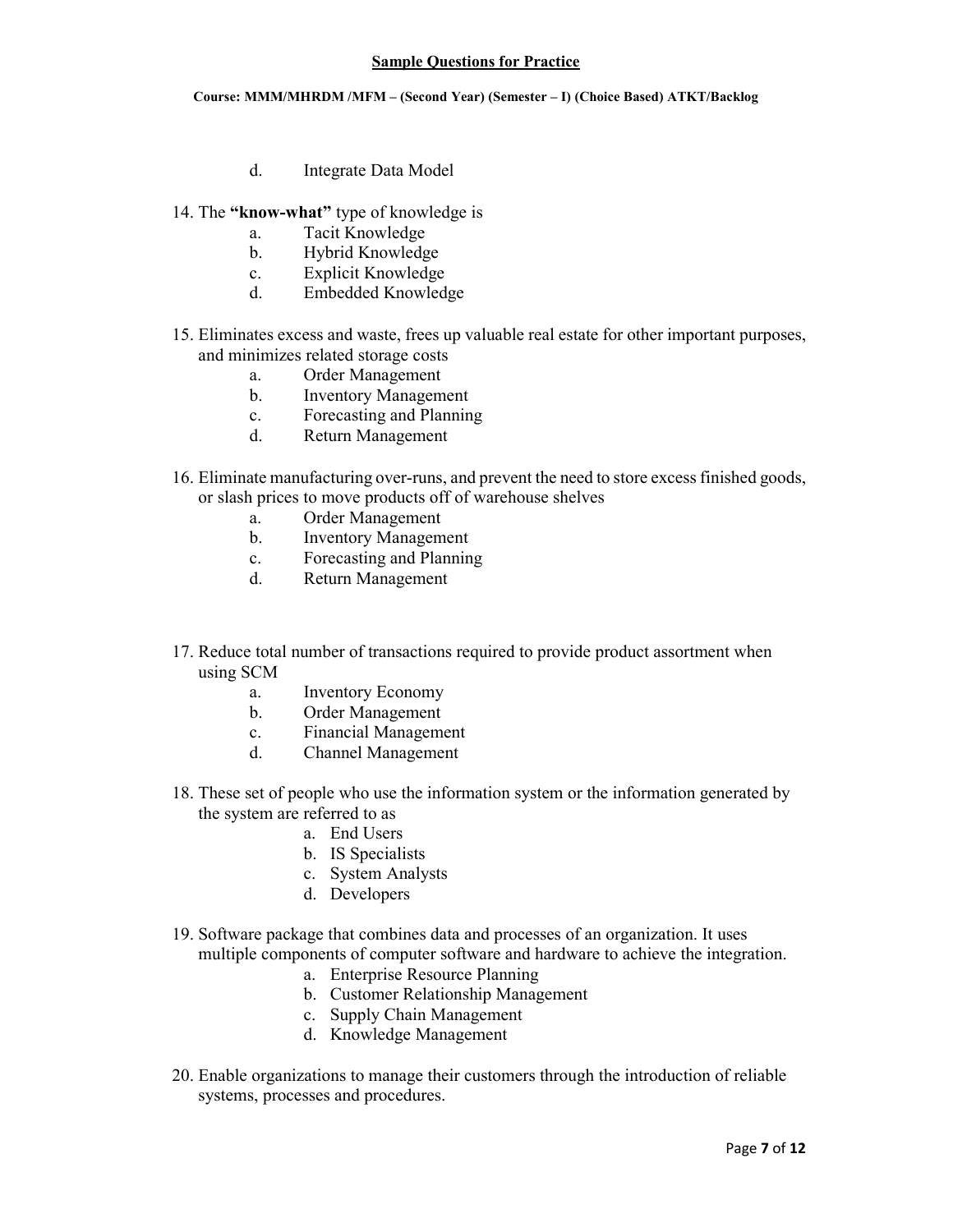- a. Enterprise Resource Planning
- b. Customer Relationship Management
- c. Supply Chain Management
- d. Knowledge Management
- 21. This attribute ensures that the information presented to the management does not require further analysis of the information on the part of management.
	- a. Completeness
	- b. Exception-based
	- c. Relevance
	- d. Explicitness
- 22. Wrong information given to management would result in wrong decisions.
	- a. Relevance
	- b. Accuracy
	- c. Adequacy
	- d. Timeliness
- 23. Planning for adopting new technologies involves long term planning is based on
	- a. Operational Information
	- b. Tactical Information
	- c. Strategic Information
	- d. Monetary Information
- 24. Orders for the products can be generated anytime, anywhere without any human intervention. Under which feature of E-commerce would you categories this
	- a. Advertising
	- b. Marketing
	- c. Support
	- d. Improved Sales
- 25. Focused on quick responses to change and continuous development.
	- a. Agile Development
	- b. Spiral Model
	- c. Waterfall Model
	- d. Iterative Model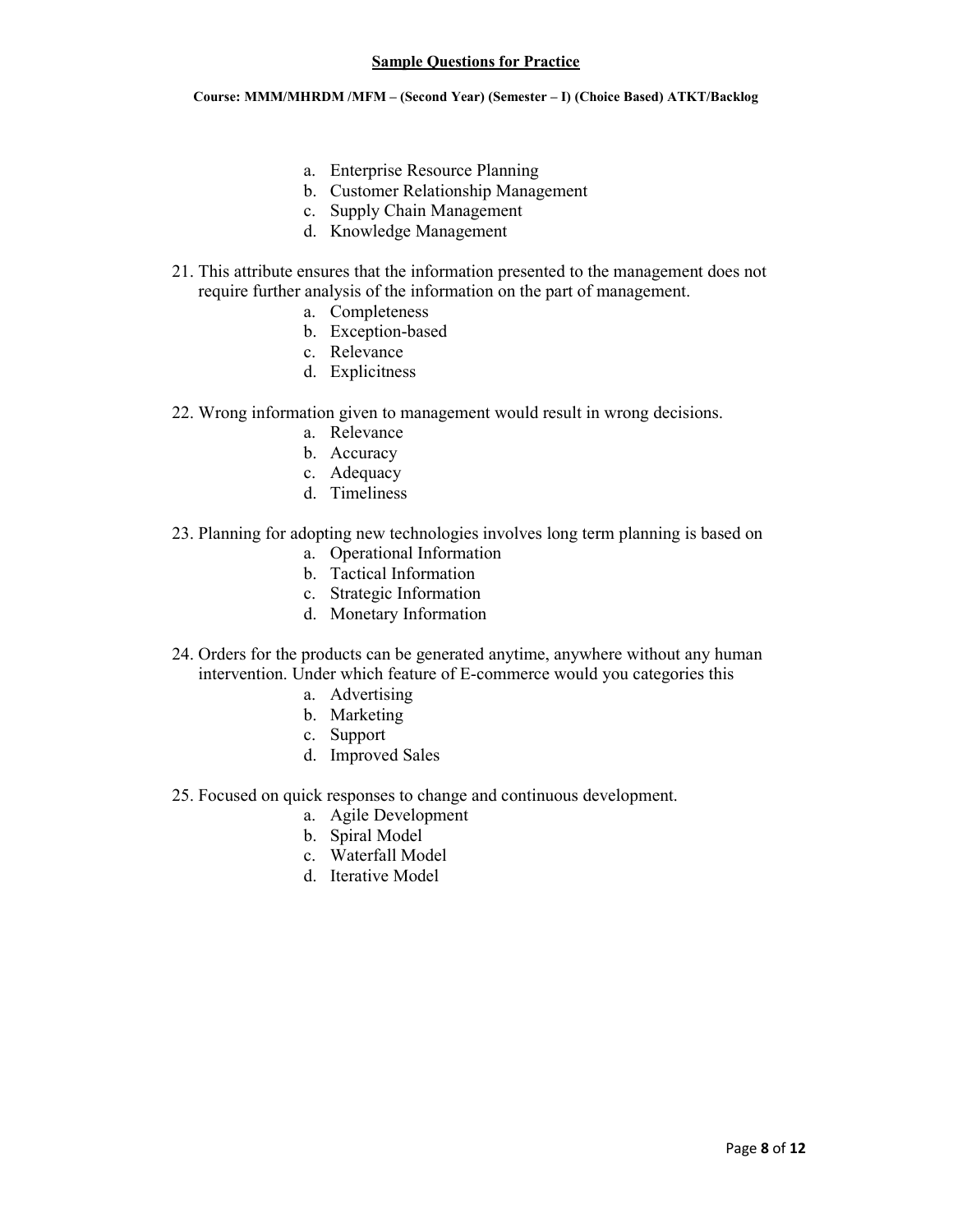# **Subject: Financial Management**

- 1. Which of the following would NOT improve the current ratio?
	- (a) Issue long-term debt to buy inventory.
	- (b) Sell common stock to reduce current liabilities.
	- (c) Sell fixed assets to reduce accounts payable.
	- (d) Borrow short term to finance additional fixed assets.
- 2. Dividend Payout Ratio is:
	- (a)  $PAT \div$  Capital
	- (b) Pref. Dividend  $\div$  PAT
	- (c) Pref. Dividend  $\div$  Equity Dividend.
	- (d)  $DPS \div EPS$
- $3.$ refers to the amount invested in various components of current assets.
	- $\overline{a}$ ) Gross working capital
	- (b) Temporary working capital
	- (c) Net working capital
	- (d) Permanent working capital
- 4. Determine Working capital turnover ratio if, Current assets is Rs 1,50,000, current liabilities is Rs 1,00,000 and Cost of goods sold is Rs 3,00,000.
	- $(a)$  5 times
	- $(b) 6 \times$
	- $(c)$  3 times
	- $(d)$  1.5 times
- 5. ABC Ltd is implementing a project with initial capital outlay of  $\overline{\xi}80000$ . Its cashflows for the four years are ₹60000, ₹20000, ₹10000 and ₹50000. What is the discounted payback period if the rate of return is 12%? (PV factors at 12%: Year 1: 0.893, Year 2: 0.797, Year 3: 0.712, Year 4: 0.636, Year 5: 0.567)
	- (a)  $3$  years 1 month
	- $(b)$  2 years 1 month
	- $(c)$  4 years 1 month
	- (d)  $3$  years 6 months
- 6. Which of the following is not a capital budgeting decision?
	- (a) Inventory Level
	- (b) Expansion Programme
	- (c) Merger
	- (d) Replacement of an Asset
- 7. All of the following influence capital budgeting cash inflows EXCEPT:
	- (a) tax rate changes.
	- (b) salvage value.
	- (c) accelerated depreciation.
	- (d) method of project financing used.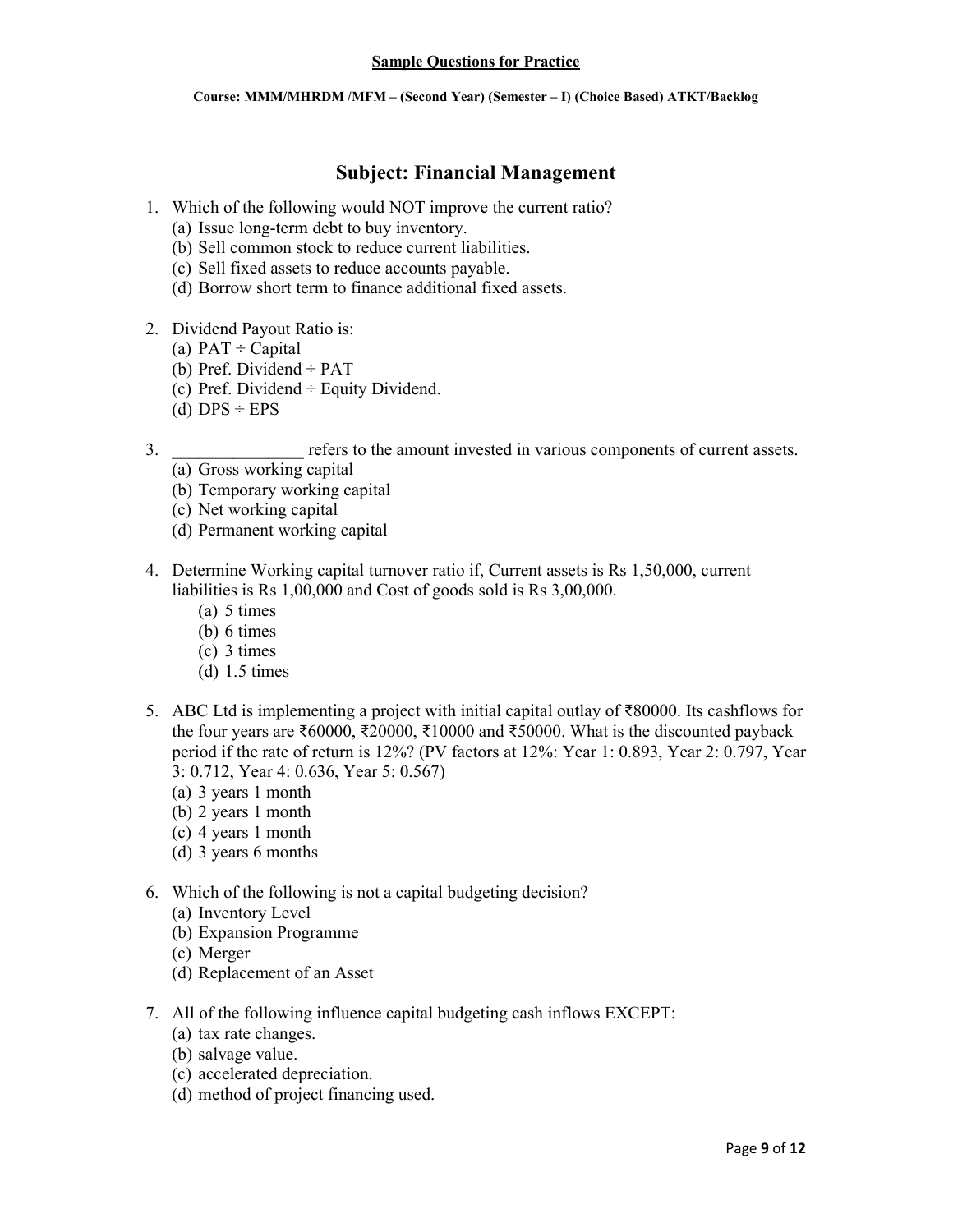- 8. In Capital Budgeting, Sunk cost is excluded because it is
	- (a) of small amount
	- (b) not relevant
	- (c) Cost is already occurred
	- (d) not incremental
- 9. Compute the PV for a bond that promises to pay interest of Rs 150 a year for 30 years and Rs 1000 at maturity. This first interest payment is paid one year from now. Use a rate of discount at 8%. (PVAF  $\omega$ , 8%, 30 years = 11.2578 and PVIF  $\omega$ , 8%, 30 years = 0.0994) (a) Rs  $1788.07$ 
	- (b) Rs  $99.38$
	- (c) Rs  $1688.67$
	- (d) Rs  $1877.04$
- 10. Present value of a debenture of Z ltd (face value Rs. 100) is Rs 93.41. A debenture carries interest rate of 14% and is redeemable after 6 years. At what price should the debentures be redeemed after 6 years if investor expects a return of 16% on their investments? (PVAF  $\omega$ ) 14%, 6 years = 3.6847 and PVIF  $\omega$ ) 14%, 6 years = 0.4104)
	- (a) Rs  $101.9108$
	- (b) Rs  $1.91$
	- $(c)$  Rs 100
	- (d) Rs  $98.08$
- 11. Which of the following marketable securities is the obligation of a commercial bank?
	- (a) Negotiable certificate of deposit
	- (b) Repurchase agreement
	- $(c)$  T-bills
	- (d) Commercial paper
- 12. Deep Discount Bonds are issued at
	- (a) Face Value
	- (b) Discount to Face Value.
	- (c) Maturity Value
	- (d) Premium to Face Value
- 13. Cost of Capital for Government securities is also known as
	- (a) Risk-free Rate of Interest
	- (b) Maximum Rate of Return
	- (c) Rate of Interest on Fixed Deposits
	- (d) Healthy Return of Interest.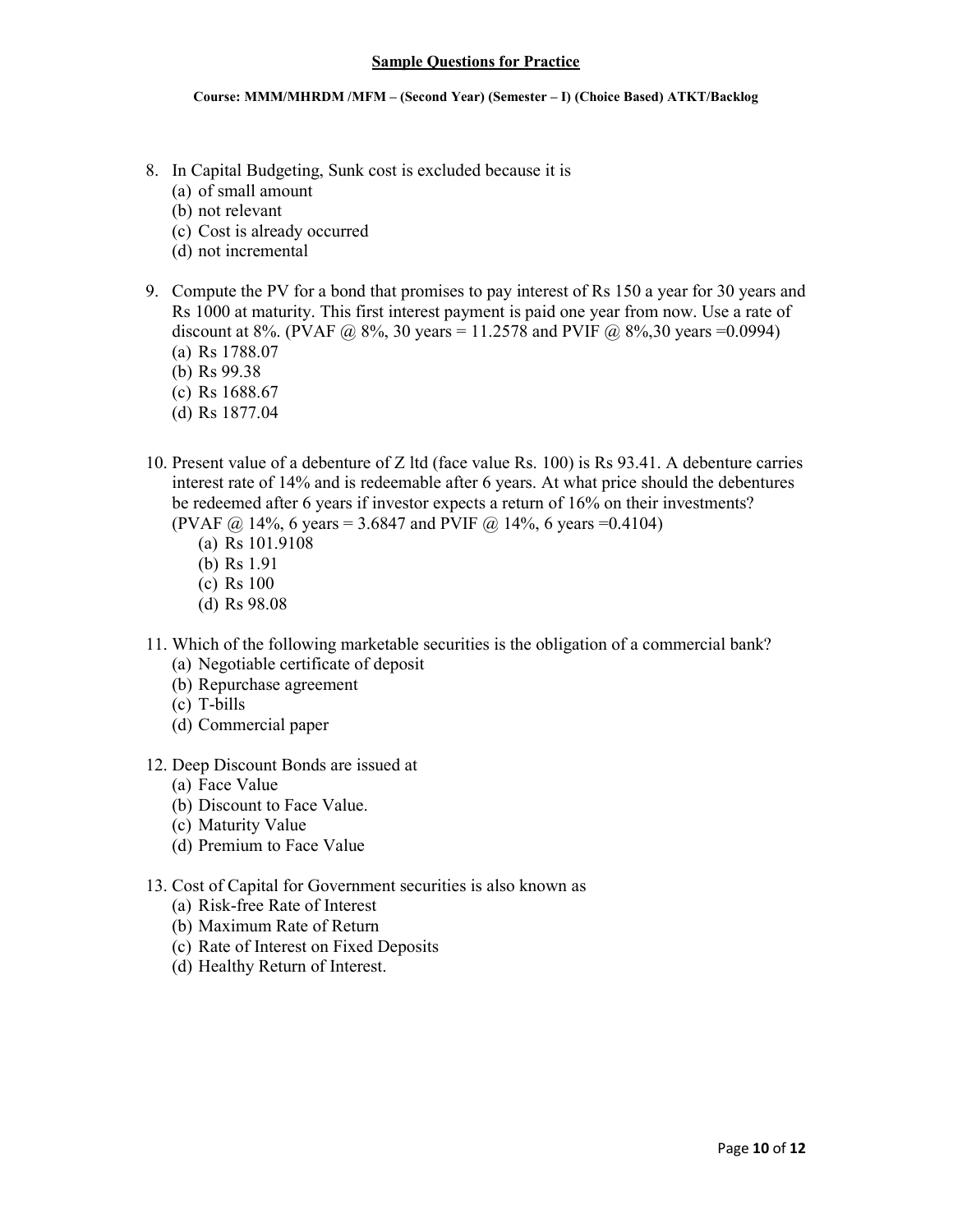- 14. In order to find out cost of equity capital under CAPM, which of the following is not required
	- (a) Beta Factor
	- (b) Market Rate of Return
	- (c) Market Price of Equity Share
	- (d) Risk-free Rate of Interest.
- 15. A critical assumption of the net operating income (NOI) approach to valuation is: Dividend Policy
	- (a) that  $k_0$  remains constant regardless of changes in leverage.
	- (b) that dividends increase at a constant rate.
	- (c) that debt and equity levels remain unchanged.
	- (d) that interest expense and taxes are included in the calculation.
- 16. The term "capital structure" refers to:
	- (a) long-term debt, preferred stock, and common stock equity.
	- (b) current assets and current liabilities.
	- (c) total assets minus liabilities.
	- (d) shareholders' equity.
- enhance the market value of shares and therefore equity capital is not 17. free of cost.
	- (a) Dividends
	- (b) Face value
	- (c) Redemption value
	- (d) Book value
- 18. If the earnings per share is Rs.4, dividend pay out ratio is 40%, cost of equity capital is 20% and growth rate in the rate of return on investment is 15%, then the value of the stock according to the Gordon's value dividend capitalization model is
	- (a)  $Rs.16$
	- (b)  $Rs.24$
	- (c)  $Rs.32$
	- $(d)$  Rs.40
- 19. There is deterioration in the management of working capital of XYZ Ltd. What does it refer to?
	- (a) That debtors collection period has increased
	- (b) That the Profitability has gone up
	- (c) That Sales has decreased.
	- (d) That the Capital Employed has reduced